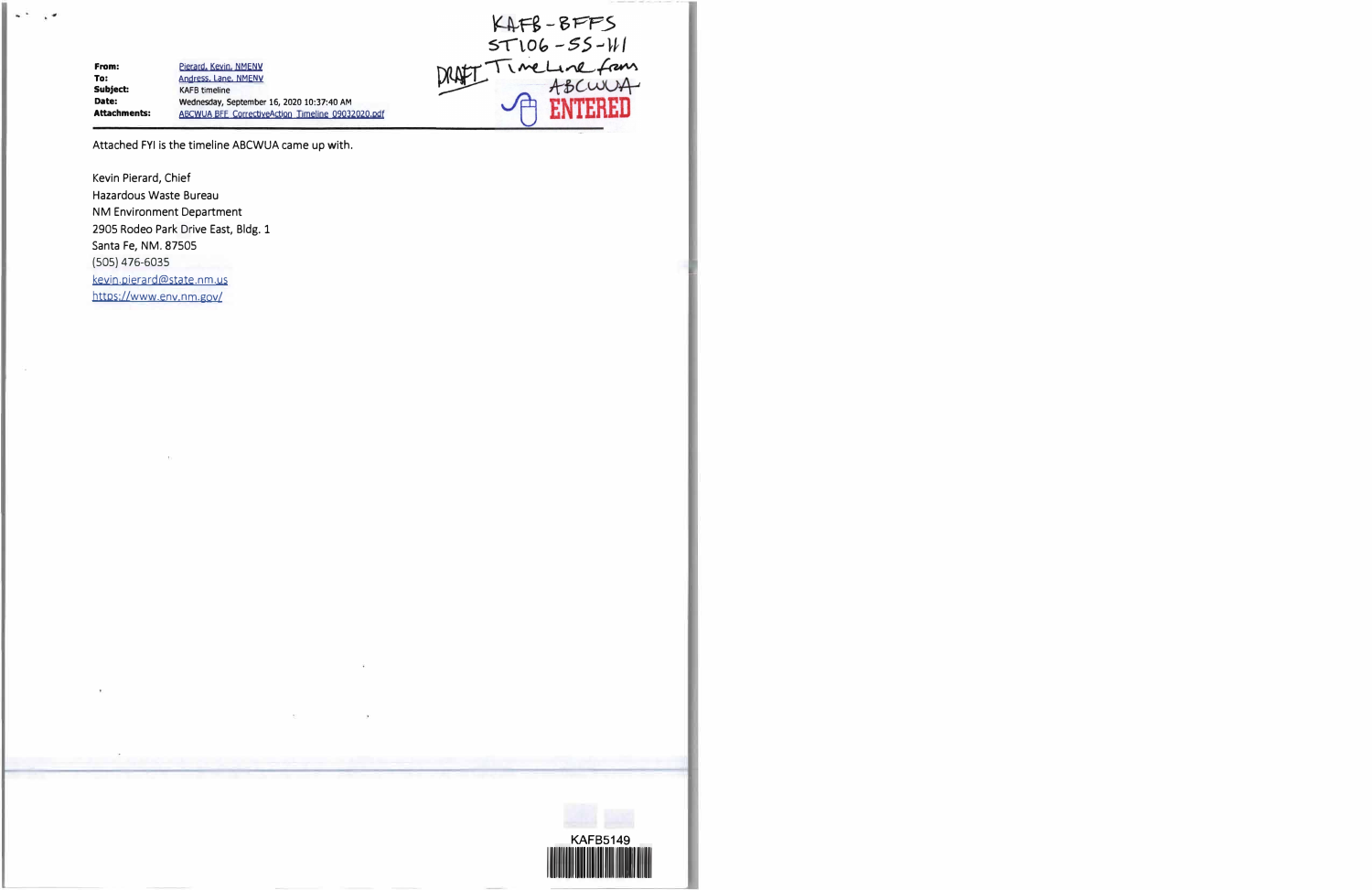|         |                                   | 2021 |                  |                  |       | 2022  |       |       |       | 2023  |
|---------|-----------------------------------|------|------------------|------------------|-------|-------|-------|-------|-------|-------|
| Qtr 3   | Qtr 4                             | Qtr1 | Qtr <sub>2</sub> | Qtr <sub>3</sub> | Qtr 4 | Qtr 1 | Qtr 2 | Qtr 3 | Qtr 4 | Qtr 1 |
|         |                                   |      |                  |                  |       |       |       |       |       |       |
|         |                                   |      |                  |                  |       |       |       |       |       |       |
| h       |                                   |      |                  |                  |       |       |       |       |       |       |
|         |                                   |      |                  |                  |       |       |       |       |       |       |
|         |                                   |      |                  |                  |       |       |       |       |       |       |
|         |                                   |      |                  |                  |       |       |       |       |       |       |
|         |                                   |      |                  |                  |       |       |       |       |       |       |
|         |                                   |      |                  |                  |       |       |       |       |       |       |
|         |                                   |      |                  |                  |       |       |       |       |       |       |
|         |                                   |      |                  |                  |       |       |       |       |       |       |
|         |                                   |      |                  |                  |       |       |       |       |       |       |
|         |                                   |      |                  |                  |       |       |       |       |       |       |
|         |                                   |      |                  |                  |       |       |       |       |       |       |
|         |                                   |      |                  |                  |       |       |       |       |       |       |
|         |                                   |      |                  |                  |       |       |       |       |       |       |
|         |                                   |      |                  |                  |       |       |       |       |       |       |
|         |                                   |      |                  |                  |       |       |       |       |       |       |
|         |                                   |      |                  |                  |       |       |       |       |       |       |
|         |                                   |      |                  |                  |       |       |       |       |       |       |
|         |                                   |      |                  |                  |       |       |       |       |       |       |
|         |                                   |      |                  |                  |       |       |       |       |       |       |
|         |                                   |      |                  |                  |       |       |       |       |       |       |
|         |                                   |      |                  |                  |       |       |       |       |       |       |
|         |                                   |      |                  |                  |       |       |       |       |       |       |
|         |                                   |      |                  |                  |       |       |       |       |       |       |
|         |                                   |      |                  |                  |       |       |       |       |       |       |
|         |                                   |      |                  |                  |       |       |       |       |       |       |
|         |                                   |      |                  |                  |       |       |       |       |       |       |
|         |                                   |      |                  |                  |       |       |       |       |       |       |
|         |                                   |      |                  |                  |       |       |       |       |       |       |
|         |                                   |      |                  |                  |       |       |       |       |       |       |
|         |                                   | ÷    |                  |                  |       |       |       |       |       |       |
|         |                                   |      |                  |                  |       |       |       |       |       |       |
|         |                                   |      |                  |                  |       |       |       |       |       |       |
|         |                                   |      |                  |                  |       |       |       |       |       |       |
|         |                                   |      |                  |                  |       |       |       |       |       |       |
|         |                                   |      |                  |                  |       |       |       |       |       |       |
|         |                                   |      |                  |                  |       |       |       |       |       |       |
|         |                                   |      |                  |                  |       |       |       |       |       |       |
|         |                                   |      |                  |                  |       |       |       |       |       |       |
| o,<br>ı | Critical<br><b>Critical Split</b> |      |                  |                  |       |       |       |       |       |       |
|         | Progress                          |      |                  | ,,,,,,,,,,,,,,,, |       |       |       |       |       |       |

| lıd                     | Task<br>$\bullet$<br>Mode         | Task Name |                                                                                                                 | Duration                          | Start                                                               | Finish<br>Predecessors                                 | Notes                             |                                   | Qtr 3                   | 2019<br>Qtr 4                | Qtr 1 Qtr 2 Qtr 3     | Qtr 4 | 2020<br>Qtr 1<br>Qtr 2 Qtr 3 |    | 2021<br>Qtr 4                             | 2022<br>Qtr2 Qtr3 Qtr4 | Qtr 1<br>Qtr 2 Qtr 3 | Qtr 4 | 2023<br>Qtr 1 |
|-------------------------|-----------------------------------|-----------|-----------------------------------------------------------------------------------------------------------------|-----------------------------------|---------------------------------------------------------------------|--------------------------------------------------------|-----------------------------------|-----------------------------------|-------------------------|------------------------------|-----------------------|-------|------------------------------|----|-------------------------------------------|------------------------|----------------------|-------|---------------|
| $\mathbf{1}$            |                                   |           | <b>RCRA Facility Investigation</b>                                                                              |                                   | 1780 days Wed 8/29/18 Tue 6/24/25                                   |                                                        |                                   |                                   |                         |                              |                       |       |                              |    | Qtr 1                                     |                        |                      |       |               |
|                         | $2 \otimes 2 \otimes$             |           | NMED Review of Phase I RFI Report                                                                               |                                   |                                                                     | 536 days Wed 8/29/18 Wed 9/16/20                       |                                   | NMED response pending             |                         |                              |                       |       |                              |    |                                           |                        |                      |       |               |
| $\overline{\mathbf{3}}$ | 马                                 |           | <b>Source Area Characterization</b>                                                                             |                                   | 580 days Fri 10/25/19 Thu 1/13/22                                   |                                                        |                                   |                                   |                         |                              |                       |       |                              |    |                                           |                        |                      |       |               |
| $\overline{4}$          |                                   |           | <b>Source Area Characterization Report</b>                                                                      | 1 day                             | Fri 10/25/19 Fri 10/25/19                                           |                                                        |                                   |                                   |                         |                              |                       |       |                              |    |                                           |                        |                      |       |               |
| 5                       |                                   |           | <b>NMED Disapproval of Source Area</b><br><b>Characterization Report</b>                                        | 1 day                             |                                                                     | Mon 8/17/20 Mon 8/17/20                                |                                   |                                   |                         |                              |                       |       |                              |    |                                           |                        |                      |       |               |
| 6                       |                                   |           | <b>Revised Source Area Characterization</b>                                                                     | 98 days                           |                                                                     | Tue 8/18/20 Thu 12/31/20 5                             |                                   |                                   |                         |                              |                       |       |                              |    |                                           |                        |                      |       |               |
|                         |                                   |           | Report                                                                                                          |                                   |                                                                     |                                                        |                                   |                                   |                         |                              |                       |       |                              |    |                                           |                        |                      |       |               |
| $\overline{7}$          |                                   |           | NMED Review of Revised Source Area                                                                              |                                   |                                                                     | 270 days Fri 1/1/21 Thu 1/13/22 6                      |                                   |                                   |                         |                              |                       |       |                              |    |                                           |                        |                      |       |               |
|                         |                                   |           | <b>Characterization Report</b>                                                                                  |                                   |                                                                     |                                                        |                                   |                                   |                         |                              |                       |       |                              |    |                                           |                        |                      |       |               |
| 8                       | Ъ                                 |           | <b>Shallow Soil Vapor</b>                                                                                       |                                   | 1018 days Fri 11/8/19 Tue 10/3/23                                   |                                                        |                                   |                                   |                         |                              |                       |       |                              |    |                                           |                        |                      |       |               |
| 9                       |                                   |           | Shallow Soil Vapor Work Plan                                                                                    |                                   | 143 days Fri 11/8/19 Tue 5/26/20                                    |                                                        |                                   |                                   |                         |                              |                       |       |                              |    |                                           |                        |                      |       |               |
| 10                      |                                   |           | NMED Disapproval of Shallow Soil Vapor 1 day<br>Work Plan                                                       |                                   |                                                                     | Tue 5/26/20 Tue 5/26/20                                |                                   |                                   |                         |                              |                       |       |                              |    |                                           |                        |                      |       |               |
| 11                      |                                   |           | Revised Shallow Soil Vapor Work Plan                                                                            |                                   | 138 days Fri 8/14/20 Tue 2/23/21                                    |                                                        |                                   |                                   |                         |                              |                       |       |                              |    |                                           |                        |                      |       |               |
| 12                      |                                   |           | NMED Review of Revised Shallow Soil                                                                             |                                   |                                                                     | 270 days    Ved 2/24/21    Tue 3/8/22    11            |                                   |                                   |                         |                              |                       |       |                              |    |                                           |                        |                      |       |               |
|                         |                                   |           | Vapor Work Plan                                                                                                 |                                   |                                                                     |                                                        |                                   |                                   |                         |                              |                       |       |                              |    |                                           |                        |                      |       |               |
| 13                      |                                   |           | Drilling and installation of new soil vapor 45 days Wed 3/9/22 Tue 5/10/22 12                                   |                                   |                                                                     |                                                        |                                   |                                   |                         |                              |                       |       |                              |    |                                           |                        |                      |       |               |
|                         |                                   |           | monitoring points                                                                                               |                                   |                                                                     |                                                        |                                   |                                   |                         |                              |                       |       |                              |    |                                           |                        |                      |       |               |
| 14                      |                                   |           | Sampling of new soil vapor monitoring 365 days Wed 5/11/22 Tue 10/3/23 13<br>points (8 quarters per permit)     |                                   |                                                                     |                                                        |                                   |                                   |                         |                              |                       |       |                              |    |                                           |                        |                      |       |               |
| 15                      | Ъ                                 |           | <b>Groundwater Monitoring Data Gaps</b>                                                                         |                                   | 511 days Tue 7/14/20 Tue 6/28/22                                    |                                                        |                                   |                                   |                         |                              |                       |       |                              |    |                                           |                        |                      |       |               |
| 16                      |                                   |           | NMED Approval with Mods of Data Gap 1 day                                                                       |                                   | Tue 7/14/20 Tue 7/14/20                                             |                                                        |                                   |                                   |                         |                              |                       |       |                              |    |                                           |                        |                      |       |               |
|                         |                                   |           | <b>Groundwater Monitoring Wells Work Plan</b>                                                                   |                                   |                                                                     |                                                        |                                   |                                   |                         |                              |                       |       |                              |    |                                           |                        |                      |       |               |
|                         |                                   |           |                                                                                                                 |                                   |                                                                     |                                                        |                                   |                                   |                         |                              |                       |       |                              |    |                                           |                        |                      |       |               |
| 17                      | $\star$                           |           | Replacement Pages and Proposed Well 45 days                                                                     |                                   |                                                                     | Wed 7/15/20 Tue 9/15/20 16                             |                                   |                                   |                         |                              |                       |       |                              |    |                                           |                        |                      |       |               |
|                         |                                   |           | Locations - Data Gap Groundwater<br><b>Monitoring Wells Work Plan</b>                                           |                                   |                                                                     |                                                        |                                   |                                   |                         |                              |                       |       |                              |    |                                           |                        |                      |       |               |
|                         |                                   |           |                                                                                                                 |                                   |                                                                     |                                                        |                                   |                                   |                         |                              |                       |       |                              |    |                                           |                        |                      |       |               |
| 18                      | ₩                                 |           | NMED Review of Replacement Pages and 30 days                                                                    |                                   |                                                                     | Wed 9/16/20 Tue 10/27/20 17                            |                                   |                                   |                         |                              |                       |       |                              |    |                                           |                        |                      |       |               |
|                         |                                   |           | <b>Proposed Well Locations</b>                                                                                  |                                   |                                                                     |                                                        |                                   |                                   |                         |                              |                       |       |                              |    |                                           |                        |                      |       |               |
| 19                      | ⊀                                 |           | Investigation Report - Summary of                                                                               |                                   |                                                                     | 165 days Wed 10/28/20 Tue 6/15/21 18                   |                                   |                                   |                         |                              |                       |       |                              |    |                                           |                        |                      |       |               |
|                         |                                   |           | Installation and Sampling of Data Gap<br><b>Groundwater Monitoring Wells</b>                                    |                                   |                                                                     |                                                        |                                   |                                   |                         |                              |                       |       |                              |    |                                           |                        |                      |       |               |
| 20                      |                                   |           |                                                                                                                 |                                   |                                                                     |                                                        |                                   |                                   |                         |                              |                       |       |                              |    |                                           |                        |                      |       |               |
|                         |                                   |           | NMED Review of Data Gap Groundwater 270 days Wed 6/16/21 Tue 6/28/22 19<br>Monitoring Well Investigation Report |                                   |                                                                     |                                                        |                                   |                                   |                         |                              |                       |       |                              |    |                                           |                        |                      |       |               |
| 21                      |                                   |           | Phase II RFI Report                                                                                             |                                   |                                                                     | 180 days Wed 10/4/23 Tue 6/11/24 4,8,15,23             |                                   |                                   |                         |                              |                       |       |                              |    |                                           |                        |                      |       |               |
| 22                      |                                   |           | NMED Review of Phase II RFI Report                                                                              |                                   | 270 days    Ved 6/12/24    Tue 6/24/25                              |                                                        |                                   |                                   |                         |                              |                       |       |                              |    |                                           |                        |                      |       |               |
|                         |                                   |           |                                                                                                                 |                                   |                                                                     |                                                        |                                   |                                   |                         |                              |                       |       |                              |    |                                           |                        |                      |       |               |
| 23                      | Ъ<br>24 $\otimes$ $\rightarrow$   |           | <b>Interim Measures/Pilot Tests</b><br>Work Plan for Phase 4 Sampling EDB In                                    |                                   | 629 days Tue 1/21/20 Fri 6/17/22<br>143 days Tue 2/18/20 Thu 9/3/20 |                                                        |                                   | This document is not available in |                         |                              |                       |       |                              |    |                                           |                        |                      |       |               |
|                         |                                   |           | <b>Situ Bioremediation Pilot Test</b>                                                                           |                                   |                                                                     |                                                        |                                   | the admin record                  |                         |                              |                       |       |                              |    |                                           |                        |                      |       |               |
|                         |                                   |           |                                                                                                                 |                                   |                                                                     |                                                        |                                   |                                   |                         |                              |                       |       |                              |    |                                           |                        |                      |       |               |
| 25                      | $\blacktriangleright$             |           | Revised EBD in Situ Bioremediation Pilot 399 days Tue 6/23/20 Fri 12/31/21 24                                   |                                   |                                                                     |                                                        |                                   |                                   |                         |                              |                       |       |                              |    |                                           |                        |                      |       |               |
|                         |                                   |           | <b>Test Report</b>                                                                                              |                                   |                                                                     |                                                        |                                   |                                   |                         |                              |                       |       |                              |    |                                           |                        |                      |       |               |
| 26                      |                                   |           | NMED Review of Revised EDB In Situ<br><b>Bioremediation Pilot Test Report</b>                                   |                                   |                                                                     | 120 days    Mon 1/3/22    Fri 6/17/22    25            |                                   |                                   |                         |                              |                       |       |                              |    |                                           |                        |                      |       |               |
|                         | 27 $\bullet$                      |           | Bioventing Pilot Test Construction Report 163 days Tue 1/21/20 Thu 9/3/20                                       |                                   |                                                                     |                                                        |                                   |                                   |                         |                              |                       |       |                              |    |                                           |                        |                      |       |               |
|                         |                                   |           |                                                                                                                 |                                   |                                                                     |                                                        |                                   |                                   |                         |                              |                       |       |                              |    |                                           |                        |                      |       |               |
| 28                      |                                   |           | <b>Corrective Measures Evaluation</b>                                                                           |                                   | 1247 days Wed 6/25/25 Thu 4/4/30                                    |                                                        |                                   |                                   |                         |                              |                       |       |                              |    |                                           |                        |                      |       |               |
| 29                      |                                   |           | NMED Acceptance of RFI Report and                                                                               | 1 day                             |                                                                     | Wed 6/25/25 Wed 6/25/25 22,2                           |                                   |                                   |                         |                              |                       |       |                              |    |                                           |                        |                      |       |               |
|                         |                                   | Work Plan | <b>Direction to Submit Corrective Measures</b>                                                                  |                                   |                                                                     |                                                        |                                   |                                   |                         |                              |                       |       |                              |    |                                           |                        |                      |       |               |
| 30                      | $\mathbf{x}$                      |           | KAFB Submit Corrective Measures Evaluation 90 days                                                              |                                   |                                                                     | Thu 6/26/25 Wed 10/29/25 29                            |                                   |                                   |                         |                              |                       |       |                              |    |                                           |                        |                      |       |               |
|                         |                                   | Work Plan |                                                                                                                 |                                   |                                                                     |                                                        |                                   |                                   |                         |                              |                       |       |                              |    |                                           |                        |                      |       |               |
| 31                      |                                   |           | NMED Review of CME Work Plan                                                                                    |                                   |                                                                     | 360 days Thu 3/5/26 Wed 7/21/27 30                     |                                   |                                   |                         |                              |                       |       |                              |    |                                           |                        |                      |       |               |
| 32                      |                                   |           | <b>Corrective Measures Evaluation Report</b>                                                                    | 90 days                           |                                                                     | Thu 7/22/27 Wed 11/24/2731                             |                                   |                                   |                         |                              |                       |       |                              |    |                                           |                        |                      |       |               |
|                         |                                   |           |                                                                                                                 |                                   |                                                                     |                                                        |                                   |                                   |                         |                              |                       |       |                              |    |                                           |                        |                      |       |               |
| 33<br>34                |                                   |           | <b>NMED Review of CME Report</b>                                                                                | 480 days                          |                                                                     | Thu 3/30/28 Wed 1/30/30 32                             |                                   |                                   |                         |                              |                       |       |                              |    |                                           |                        |                      |       |               |
| 35                      |                                   |           | <b>NMED Recommends Remedy(ies)</b><br><b>Public Review and Comment of Selected</b>                              | 1 day<br>45 days                  |                                                                     | Thu 1/31/30 Thu 1/31/30 33<br>Fri 2/1/30 Thu 4/4/30 34 |                                   |                                   |                         |                              |                       |       |                              |    |                                           |                        |                      |       |               |
|                         |                                   |           | <b>Final Remedy</b>                                                                                             |                                   |                                                                     |                                                        |                                   |                                   |                         |                              |                       |       |                              |    |                                           |                        |                      |       |               |
| 36                      | $\mathbf{r}$                      |           | <b>Remedy Selection</b>                                                                                         | 90 days                           |                                                                     | Fri 4/5/30 Thu 8/8/30 35                               |                                   |                                   |                         |                              |                       |       |                              |    |                                           |                        |                      |       |               |
|                         |                                   |           | Task                                                                                                            | Summary                           |                                                                     |                                                        | <b>External Milestone</b>         | $\bullet$                         | <b>Inactive Summary</b> |                              | Wanual Summary Rollup |       | <b>Finish-only</b>           | л. | Critical                                  |                        |                      |       |               |
|                         | Project: BFF_CorrectiveAction_Tir |           | Split                                                                                                           | manufacturers and Project Summary |                                                                     |                                                        | <b>Inactive Task</b>              |                                   | <b>Manual Task</b>      |                              | Manual Summary        |       | Deadline                     |    | <b>Critical Split</b><br>,,,,,,,,,,,,,,,, |                        |                      |       |               |
|                         | Date: Wed 9/16/20                 |           | Milestone<br>$\bullet$                                                                                          |                                   | <b>External Tasks</b>                                               |                                                        | <b>Minimal Inactive Milestone</b> | ◈                                 | Duration-only           | <b>Start-only</b> Start-only |                       | Е.    | Late                         |    | Progress                                  |                        |                      |       |               |
|                         |                                   |           |                                                                                                                 |                                   |                                                                     |                                                        |                                   |                                   |                         |                              | Page 1                |       |                              |    |                                           |                        |                      |       |               |

 $\mathbf{r}$ 

 $\sim 100$